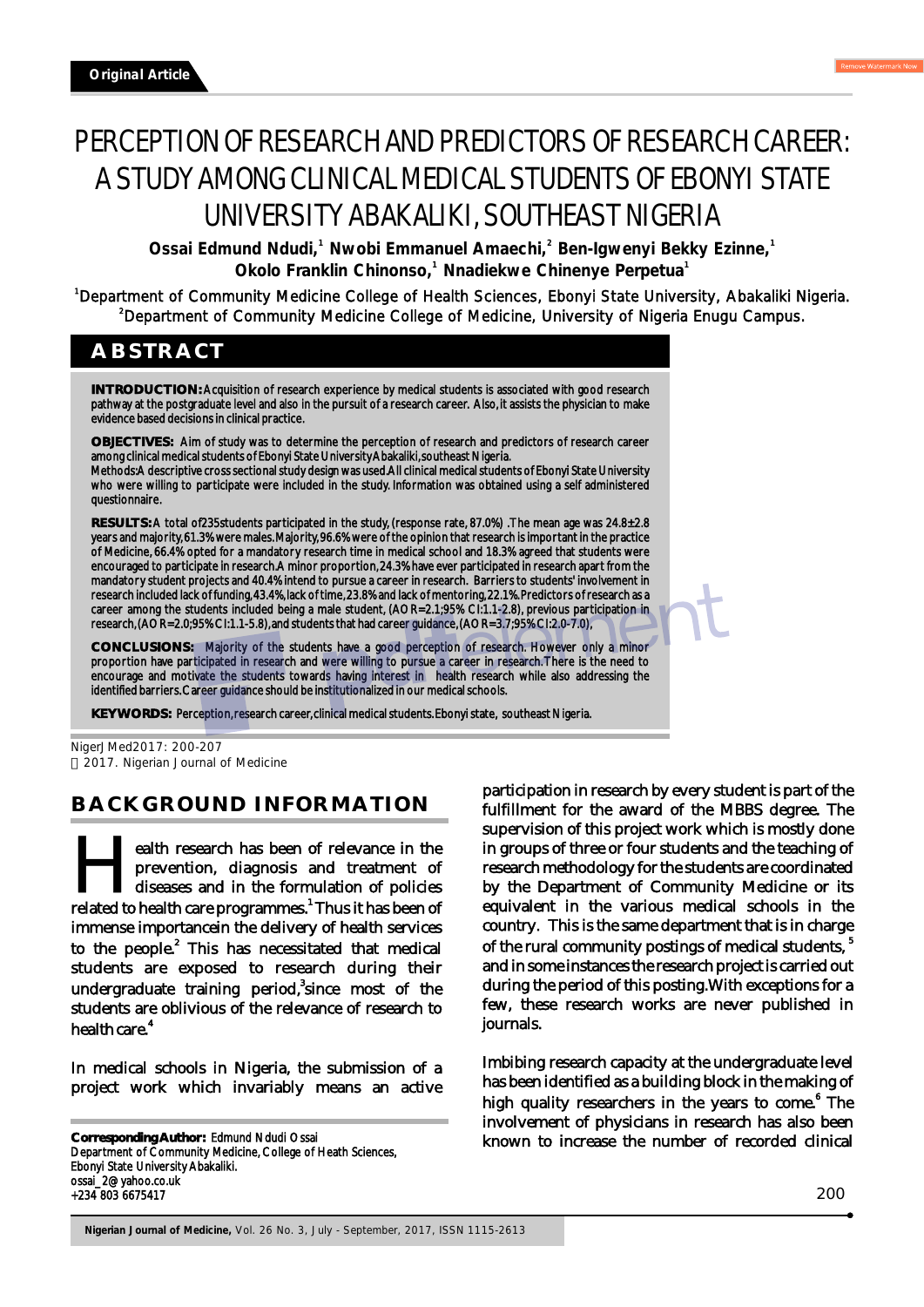Find the study instrument was a produced was a budged was a part of the study in the study of the study of the s tested, semi-structured questionnaire which was developed by the researchers. The questionnaire was self administered. It elicited questions on the sociodemographic characteristics of respondents, their perception of research, previous participation in research projects apart from the mandatory student projects and intention to pursue a career in research. The barriers/difficulties in research participation by medical students while in the medical school was also included in the questionnaire.

 Data entry and analysis were done **Data analysis:** using Statistical Package for Social Sciences (SPSS) version 20. Frequency tables and cross tabulations were generated. Chi square test of statistical significance and multivariate analysis using binary logistic regression were used in the analysis and the level of statistical significance was determined by a p value of less than 0.05. In determining the predictors of research career of  $\sim$  10 usuf students, variables that had a p value of less than 0.2 on bivariate analysis were entered into the logistic regression model. The results were reported using adusted odds and find out of the souper contains a substitution of the set of the parallel substitution of the interval.

 Ethical approval for the study was **Ethical approval:** obtained from the Research and Ethics Committee of Ebonyi State University Abakaliki, southeast Nigeria. The students were required to sign a written informed consent form before participating in the study. Participation in the study was voluntary and participants were assured that there would be no victimization of any student who did not want to participate or who decided to withdraw after giving consent.

#### **RESULTS Table 1: Socio-demographic characteristics of the respondents**

| $\delta$ ldains $V$                                                                                                                                                                                                                                                                                                                                                                                                                                                                                                                        | $(scz=u)$<br>Aouənbə.ra | $(\gamma_0)$ and $\gamma_0$ |
|--------------------------------------------------------------------------------------------------------------------------------------------------------------------------------------------------------------------------------------------------------------------------------------------------------------------------------------------------------------------------------------------------------------------------------------------------------------------------------------------------------------------------------------------|-------------------------|-----------------------------|
| Mean±(SD)<br>Age of respondents                                                                                                                                                                                                                                                                                                                                                                                                                                                                                                            | $8.5 + 8.45$            |                             |
| $\mathop{\rm sdim}\nolimits\mathop{\rm adim}\nolimits\mathop{\rm sdim}\nolimits\mathop{\rm sdim}\nolimits\mathop{\rm sdim}\nolimits\mathop{\rm sdim}\nolimits\mathop{\rm sdim}\nolimits\mathop{\rm sdim}\nolimits\mathop{\rm sdim}\nolimits\mathop{\rm sdim}\nolimits\mathop{\rm sdim}\nolimits\mathop{\rm sdim}\nolimits\mathop{\rm sdim}\nolimits\mathop{\rm sdim}\nolimits\mathop{\rm sdim}\nolimits\mathop{\rm sdim}\nolimits\mathop{\rm sdim}\nolimits\mathop{\rm sdim}\nolimits\mathop{\rm sdim}\nolimits\mathop{\rm sdim}\nolimits$ |                         |                             |
| sinay $\zeta$                                                                                                                                                                                                                                                                                                                                                                                                                                                                                                                              | τu                      | L'Lt                        |
| $52-50$ $\lambda$ esus                                                                                                                                                                                                                                                                                                                                                                                                                                                                                                                     | Ш                       | $7^{\prime}$                |
| $\geq 30$ years                                                                                                                                                                                                                                                                                                                                                                                                                                                                                                                            | ζI                      | īς                          |
| Level of study                                                                                                                                                                                                                                                                                                                                                                                                                                                                                                                             |                         |                             |
| Fourth year of study                                                                                                                                                                                                                                                                                                                                                                                                                                                                                                                       | 7L                      | 9.05                        |
| Fifth year of study                                                                                                                                                                                                                                                                                                                                                                                                                                                                                                                        | 96                      | 6.0 <sub>0</sub>            |
| Sixth year of study                                                                                                                                                                                                                                                                                                                                                                                                                                                                                                                        | L9                      | 5.87                        |
| Gender                                                                                                                                                                                                                                                                                                                                                                                                                                                                                                                                     |                         |                             |
| $M$ ale                                                                                                                                                                                                                                                                                                                                                                                                                                                                                                                                    | ₩I                      | E19                         |
| Female                                                                                                                                                                                                                                                                                                                                                                                                                                                                                                                                     | 16                      | L'8E                        |
|                                                                                                                                                                                                                                                                                                                                                                                                                                                                                                                                            |                         | 10Z                         |

7 researches. This is of great importance to the physician community based on the observation that the has been a decrease in the number of physician scientist 8,9 over the years. Thus encouraging physicians to participate in research especially at undergraduate level in developing countries will boost the number of physician scientists in this region and thus enable these countries to be self sufficient in several aspects of health 6 care and research. This will benefit the developing countries bearing in mind that the burden of disease is higher in these countries relative to the number of physicians.<sup>10</sup> Unfortunately, it has been identified that students in developing countries encounter more diffuction in compared when when compared

with their counterparts in the developed countries.  $11\mathrm{m}_{\mathrm{H}}$ 

There is evidence that research experience at the undergraduate level for medical students is associated with good research pathway at the postgraduate level lliw  $\operatorname{diff}^{\operatorname{ct*}}$  . Achoses in research. This will have a positive impact on developing countries as majority of medical students in this region have preference for specialist medical training after graduation.<sup>14,15,14</sup> The relevance of research participation for physicians is far reaching as it has also been identified that knowledge of research enhances the ability of clinicians to make evidence based avecisions in clinical practice, <sup>n</sup>arging the have have culminated in the recommendation that medical sldsnovsł s diiw bebivorq ed bluota antable 20 research environment at the undergraduate level. and the need for a research centered medical curriculum at 21 this period of training This study was designed to determine the perception of research and the predictors of research career among clinical medical students of

Ebonyi State University Abakaliki, southeast Nigeria.

#### **METHODOLOGY**

Setting:Ebonyi State was created on 1st October 1996 out of the present Enugu and Abia states in southeast Nigeria. The Abakaliki campus of the then Enugu State University of Technology was upgraded to Ebonyi State University College by the State Edict of 1998 and it remained affiliated to its parent university until 1999 when it became a full fledged university. Its medical school started in the year 1999.

This was a descriptive cross-sectional **Study design:**  study.

 The study population were all **Study participants:** clinical medical students of Ebonyi State University Abakaliki who gave consent to participate in the study. A total of 235 students participated in the study representing a response rate of 87.0%.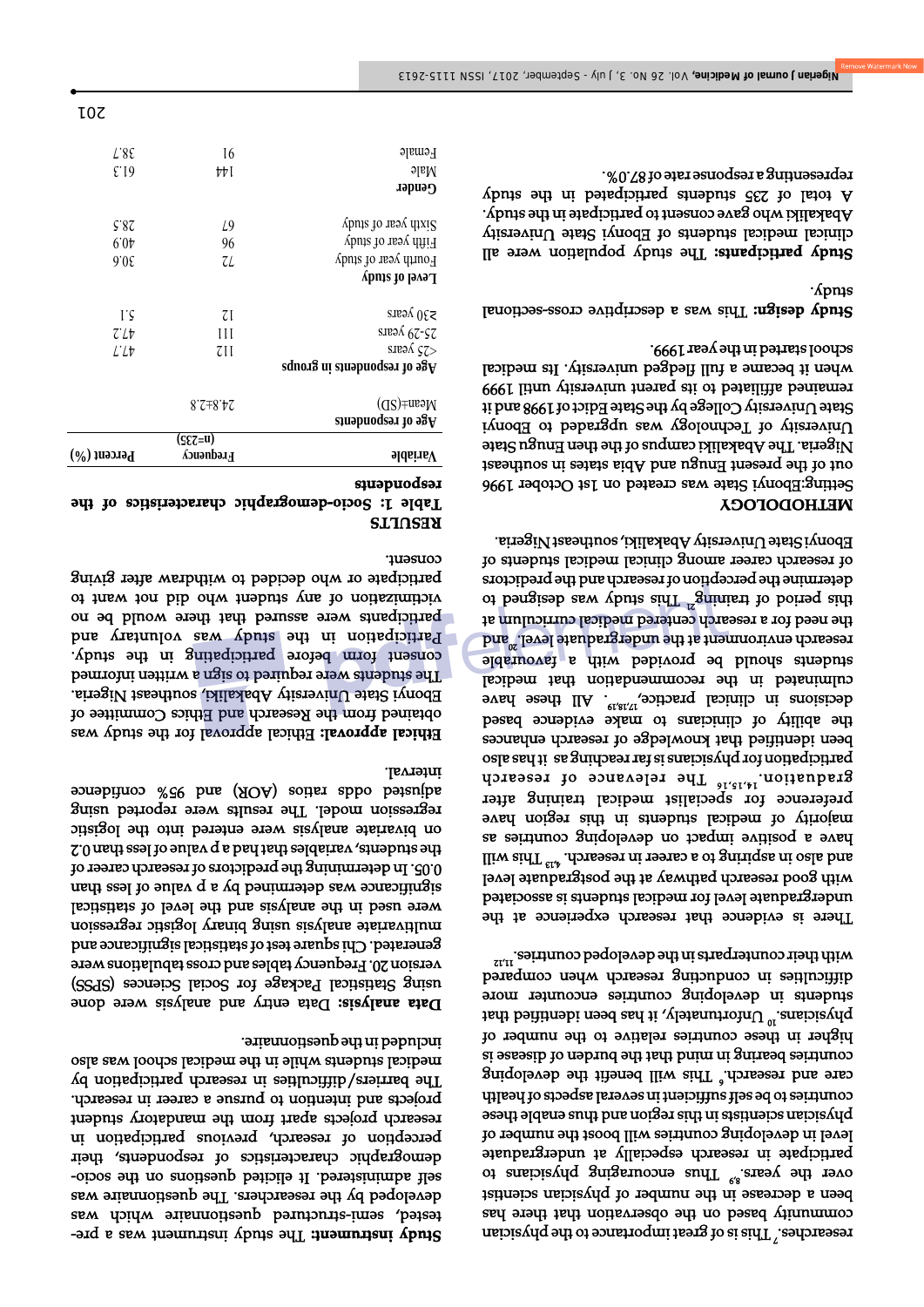| <b>Marital status</b>                   |                          |      |
|-----------------------------------------|--------------------------|------|
| Single                                  | 226                      | 96.2 |
| Married                                 | 9                        | 3.8  |
| <b>Ethnicity</b>                        |                          |      |
| Igbo                                    | 233                      | 99.1 |
|                                         |                          |      |
| Others                                  | $\mathfrak{D}$           | 0.9  |
| <b>Religion</b>                         |                          |      |
| Christianity                            | 233                      | 99.1 |
| Islam                                   | $\overline{\mathcal{L}}$ | 0.9  |
| <b>Educational attainment of Father</b> |                          |      |
| No formal education                     | 18                       | 7.7  |
| Primary education                       | 25                       | 10.6 |
| Secondary education                     | 60                       | 25.5 |
| Tertiary education                      | 132                      | 56.2 |
| <b>Educational attainment of Mother</b> |                          |      |
| No formal education                     | 14                       | 6.0  |
| Primary education                       | 24                       | 10.2 |
| Secondary education                     | 62                       | 26.4 |
| Tertiary education                      | 135                      | 57.4 |

Table 1 above shows the socio-demographic characteristics of the respondents. The mean age of the respondents was 24.8±2.8 years. The highest proportion of the respondents, (47.7%) were less than 25 years old, (47.7%) while the least proportion, 5.1% were 30 years and above. Majority of the respondents, 61.3% were males. Also, majority of the respondents, 95.2% were not married. Majority of the fathers of the respondents have attained tertiary education, 56.2% while the least proportion had no formal education, (7.7%). Similarly, majority of the mothers of the respondents have attained tertiary education, (57.4%) while the least proportion, 6.0% had no formal education.

#### **Table 2: Respondents' perception of research**

| <b>Variable</b>                       | <b>Frequency</b> | Percent $(\% )$ |
|---------------------------------------|------------------|-----------------|
|                                       | $n = 235$        |                 |
| Research is important to              |                  |                 |
| practice of Medicine                  |                  |                 |
| <b>Yes</b>                            | 227              | 96.6            |
| N <sub>0</sub>                        | 8                | 3.5             |
| Research should be part of            |                  |                 |
| Medical curricula                     |                  |                 |
| Yes                                   | 210              | 89.4            |
| N <sub>0</sub>                        | 25               | 10.6            |
| <b>Medical school training should</b> |                  |                 |
| involve conducting research           |                  |                 |
| Yes                                   | 202              | 86.0            |
| N <sub>0</sub>                        | 33               | 14.0            |
| <b>Research should be mandatory</b>   |                  |                 |
| for medical students                  |                  |                 |
| Yes                                   | 150              | 63.8            |
| No                                    | 85               | 36.2            |

| Submission of thesis should be a<br>requirement for award of<br><b>Medical degree</b>        |     | Remo |
|----------------------------------------------------------------------------------------------|-----|------|
| Yes                                                                                          | 124 | 52.8 |
| No                                                                                           | 111 | 47.2 |
| Research experience be an<br>important criterion for<br>admission into Residency<br>training |     |      |
| Yes                                                                                          | 160 | 68.1 |
| N <sub>0</sub>                                                                               | 75  | 31.9 |
| Mandatory research time in                                                                   |     |      |
| <b>Medical school</b>                                                                        |     |      |
| <b>Yes</b>                                                                                   | 156 | 66.4 |
| No                                                                                           | 79  | 33.6 |

Table 2 above shows the perception of research by the students. Majority of the respondents, 96.6% were of the opinion that research is important to the practice of Medicine. Also, majority, 89.4% agreed that research should be part of medical curricula. Majority, (86.0%)conceded that medical school training should involve the conduction of research while 66.4% were in support of a mandatory research time in the medical school.

#### **Table 3: Intention to pursue a research career by the students and barriers to research participation.**

| <b>Variable</b>                      | <b>Frequency</b> | Percent $(\% )$ |
|--------------------------------------|------------------|-----------------|
|                                      | $n = 235$        |                 |
| <b>Ever participated in Research</b> |                  |                 |
| (student project excluded)           |                  |                 |
| Yes                                  | 57               | 24.3            |
| No                                   | 178              | 75.8            |
|                                      |                  |                 |
| Medical students encouraged to       |                  |                 |
| participate in research              |                  |                 |
| Yes                                  | 43               | 18.3            |
| No                                   | 192              | 81.7            |
|                                      |                  |                 |
| Intend to pursue a career in         |                  |                 |
| <b>Research</b>                      |                  |                 |
| Yes                                  | 95               | 40.4            |
| No                                   | 140              | 59.6            |
| <b>Barriers to research among</b>    |                  |                 |
| <b>Medical students</b>              |                  |                 |
| Lack of funding                      | 102              | 43.4            |
| Lack of time                         | 56               | 23.8            |
| Lack of mentoring                    | 52               | 22.1            |
| Lack of interest                     |                  |                 |
|                                      | 6                | 2.6             |
| No specific reason                   | 19               | 8.1             |

Table 3 above shows intention to pursue a research career by the students and barriers to research participation. A minor proportion of the respondents, 24.3% have ever participated in research apart from the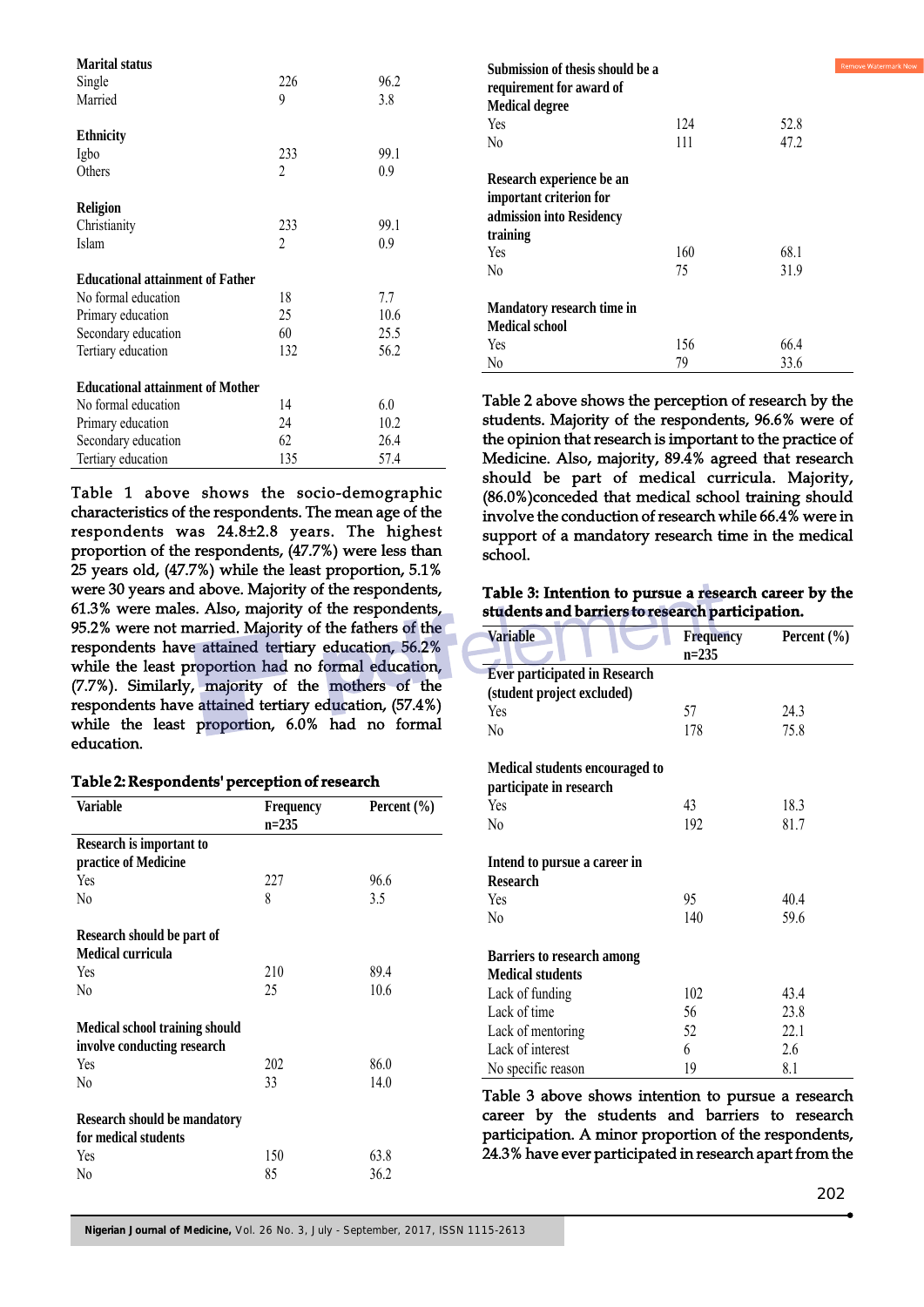mandatory research project which is part of medical curricula. Also, a minor proportion, 18.3% were of the opinion that medical students were encouraged to participate in research. Less than half of the respondents, 40.4% intend to pursue a career of research. The barriers to research participation by the students included lack of funding, 43.3%. lack of time as a result of tight medical curricula, 23.8% and lack of mentoring, 22.1%.

### **Table 4: Factors associated with intention to pursue a career in research**

| <b>Variable</b>           |                                                  |                | $\overline{p}$ value | $\overline{O}$ AOR (95%CI) |
|---------------------------|--------------------------------------------------|----------------|----------------------|----------------------------|
|                           | Intend to pursue a Career in<br>Research (n=235) |                |                      |                            |
|                           | Yes                                              | N <sub>0</sub> |                      |                            |
|                           | $N(\%)$                                          | $N(\%)$        |                      |                            |
| <b>Age of Respondents</b> |                                                  |                |                      |                            |
| ≤25 years                 | 56(37.6)                                         | 93(62.4)       | 0.243                | NA                         |
| ≥26 years                 | 39(45.3)                                         | 47 (54.7)      |                      |                            |
|                           |                                                  |                |                      |                            |
| Gender                    |                                                  |                |                      |                            |
| Male                      | 69(47.9)                                         | 75(52.1)       | 0.003                | $2.1(1.1-2.8)$             |
| Female                    | 26 (28.6)                                        | 65(71.4)       |                      |                            |
|                           |                                                  |                |                      |                            |
| <b>Marital status</b>     |                                                  |                |                      |                            |
| Single                    | 90(39.8)                                         | 136(60.2)      | 0.346                | NА                         |
| Married                   | 5(55.6)                                          | 4(44.4)        |                      |                            |
|                           |                                                  |                |                      |                            |
| <b>Education of</b>       |                                                  |                |                      |                            |
| Father                    |                                                  |                |                      |                            |
| Tertiary education        |                                                  | 86(65.2)       | 0.049                | $0.6(0.3-1.1)$             |
|                           | 46(34.8)                                         |                |                      |                            |
| Secondary education       | 49(47.6)                                         | 54 (52.4)      |                      |                            |
| and less                  |                                                  |                |                      |                            |
|                           |                                                  |                |                      |                            |
| <b>Education of</b>       |                                                  |                |                      |                            |
| <b>Mother</b>             |                                                  |                |                      |                            |
| Tertiary education        | 51(37.8)                                         | 84 (62.2)      | 0.337                | NА                         |
| Secondary education       | 44 (44.0)                                        | 56 (56.0)      |                      |                            |
| and less                  |                                                  |                |                      |                            |
|                           |                                                  |                |                      |                            |
| Work experience           |                                                  |                |                      |                            |
| before entry to           |                                                  |                |                      |                            |
| <b>Medical school</b>     |                                                  |                |                      |                            |
| Yes                       | 24 (45.3)                                        | 29(54.7)       | 0.413                | NА                         |
| N0                        | 71(39.0)                                         | 111(61.0)      |                      |                            |
|                           |                                                  |                |                      |                            |
| Academic level of         |                                                  |                |                      |                            |
| study                     |                                                  |                |                      |                            |
| Fourth year of study      | 30(41.7)                                         | 42(58.3)       | 0.467                | NА                         |
| Fifth year of study       | 42(43.8)                                         | 54 (56.2)      |                      |                            |
| Sixth year of study       | 23 (34.3)                                        | 44 (65.7)      |                      |                            |
|                           |                                                  |                |                      |                            |
| Surgery as choice         |                                                  |                |                      |                            |
| of specialty              |                                                  |                |                      |                            |
| Yes                       | 22(53.7)                                         | 19(46.3)       | 0.057                |                            |
| No                        | 73 (37.6)                                        | 121(62.4)      |                      | $1.8(0.9-3.9)$             |
|                           |                                                  |                |                      |                            |
| <b>Obstetrics</b>         |                                                  |                |                      |                            |
| &Gynaecology as           |                                                  |                |                      |                            |
| choice of specialty       |                                                  |                |                      |                            |
| Yes                       | 4(25.0)                                          | 12(75.0)       | 0.193                | $0.7(0.2 - 2.8)$           |
| No                        | 91(41.6)                                         | 128 (58.4)     |                      |                            |

| Community                                       |          |           |         |                  |
|-------------------------------------------------|----------|-----------|---------|------------------|
| Medicine as choice<br>of specialty              |          |           |         |                  |
| Yes                                             | 5(100.0) | 0(0.0)    | 0.010   | NA               |
| N <sub>0</sub>                                  | 90(39.1) | 140(60.9) |         |                  |
| <b>Previous</b><br>participation in<br>Research |          |           |         |                  |
| Yes                                             | 31(54.4) | 26(45.6)  | 0.014   | $2.0(1.0-3.8)$   |
| $\rm N_0$                                       | 64(36.0) | 114(64.0) |         |                  |
| Had career<br>guidance during                   |          |           |         |                  |
| <b>Medical training</b>                         |          |           |         |                  |
| Yes                                             | 45(61.6) | 28(38.4)  | < 0.001 | $3.8(2.0 - 7.0)$ |
| N0                                              | 50(30.9) | 112(69.1) |         |                  |

<sup>a</sup>p value on bivariate analysis

<sup>b</sup>Adjusted odds ratio (95% confidence interval)

Table 4 above shows the factors associated with intention to pursue a career in research among the students. The respondents who were males were twice more likely to pursue a career in research when compared with those who were females. Also, the students who had previously participated in research were twice more likely to pursue a career in research when compared with those who were yet to participate in research. The respondents who received career guidance in medical school were three times more likely to pursue a career in research when compared with those who had no form of career guidance while in medical school.

#### **DISCUSSION**

Majority of the respondents, (96.6%) were of the opinion that research is important in the practice of Medicine. In a similar study in a university in Sudan which has provided research training for more than seventeen years, 91.3% of the respondents were also in agreement that research is of relevance in the practice of Medicine,<sup>22</sup> while from a study in Saudi Arabia, 97.1% of the respondents agreed that research was of importance to Medicine.<sup>4</sup> This could be attributed to the continued exposure of medical students to research which may have enhanced their understanding in this regard. This exposure is of importance as it has been observed that medical students are unaware of the importance of research to medical practice.<sup>4</sup>

In a study among clinical medical students in a University in Cape Town, South Africa. 71.0% of the respondents perceived research as very useful to medical curricula<sup>23</sup>. Similarly, majority of the respondents in this study, 89.4% approved of research being part of medical curricula. Likewise, in a study in another African country, 86.0% of the medical students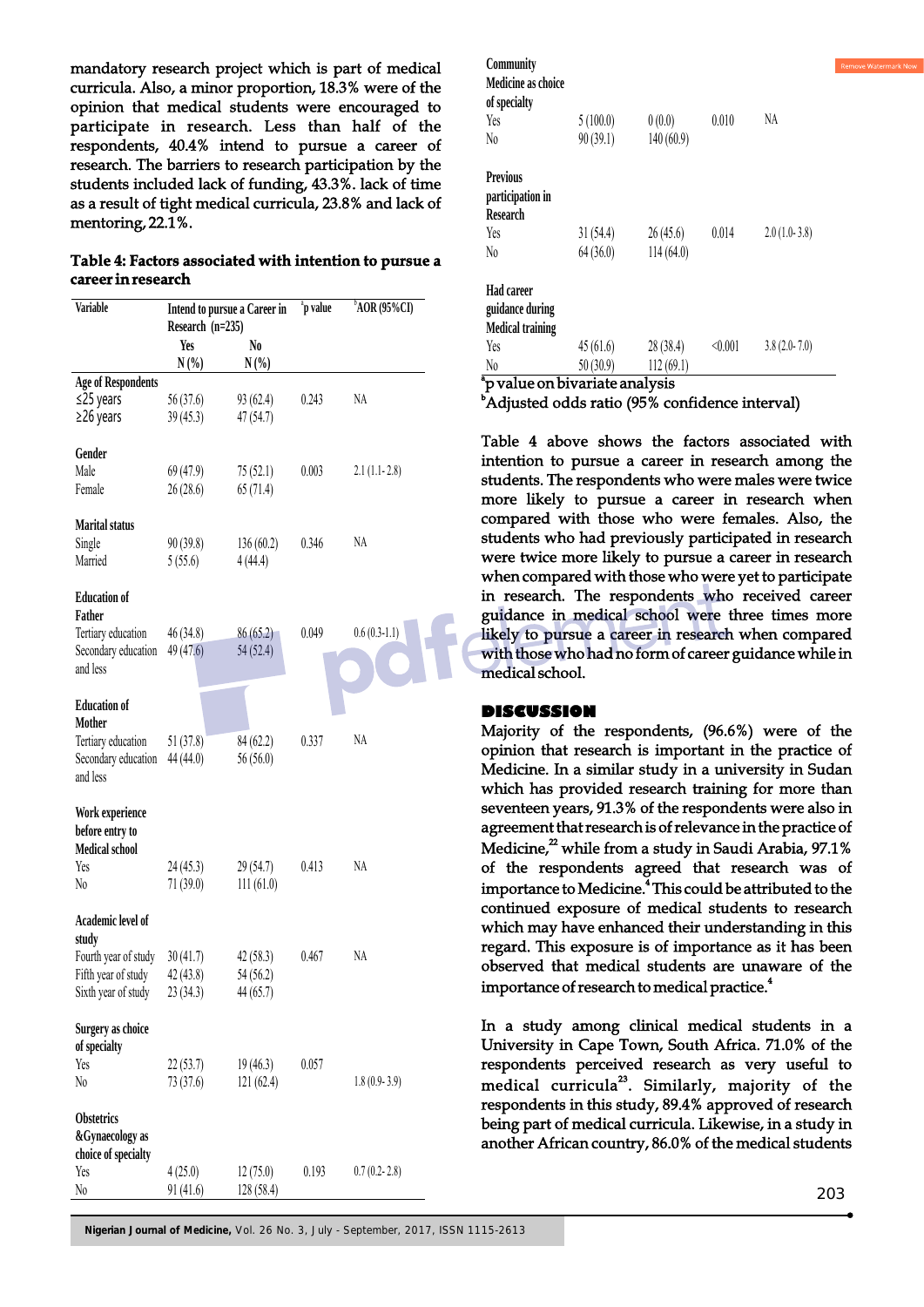supported students participation in clinical research projects.<sup>24</sup> This justifies the need for the continued exposure of medical students to research. The situation is not different outside the continent of Africa as studies among medical undergraduates in India revealed that majority of the students, 83.4%<sup>25</sup> and 84.4%<sup>26</sup> supported the inclusion of research in medical curriculum.

Majority of the respondents had a good perception of research as 86.0% were of the opinion that medical school training should involve conducting research and 63.8% supported the position that research should be mandatory for medical students. Also, 52.8% of the students were of the view that submission of a thesis should be a requirement for the award of the medical degree. Similar results were reported from a study in Sudan. $2^2$  A close scrutiny of the results of the two studies revealed that the submission of thesis as a requirement for the award of a medical degree was supported by the least proportion of medical students. These positions of the students in which majority of the students were in support of a research based curriculum should be encouraged and sustained as it has been found that the most important determinants of poor research among medical students were lack of motivation for the students and research not being included in the curriculum.<sup>25</sup>

Majority of the students, 68.1% were of the opinion that research experience should be an important criterion for admission into Residency training. A similar result was also obtained in a study among medical students in Sudan. $2$ <sup>2</sup> It is however surprising that the students should come up with this verdict as this is not the case in Nigeria at the moment. However in recent times majority of medical students in Nigeria and other developing countries prefer to pursue specialist medical training after graduation.<sup>14,15,16</sup> In Nigeria, the only required qualification for that admission is a primary fellowship pass in that specialty/faculty from the National Postgraduate Medical College of Nigeria or the West African Postgraduate Medical College.

Based on the increasing number of medical students interested in specialist medical training in Nigeria, there has been a call for an increase in the number of institutions/centers accredited for such trainings, $14$ relying on the fact that health services in the country are not properly planned.<sup>14</sup> It is possible that if these training centers are not increased in relation to future demands as expected that additional screening measures may be applied by the various training institutions in selection of candidates for specialist training and this may include evidence of interest in research. Perhaps the students are aware of this and are bracing up for that experience as they are conscious of

the inadequate number of spaces for medics internship in the country at the moment. This is the situation in present day United States of America, where research plays a crucial role in the selection of doctors for the residency training programme especially when the competitive specialties are involved. $^{2}$ 

Majority of the students, 66.4% were in favour of a mandatory research time in medical school during the period of training. It is important to point out that a time like this already exists in the curricula of medical schools in Nigeria and this is the period of rural community postings. There is evidence that the majority of medical students are dissatisfied with this posting which is an indication that the various medical schools in Nigeria have lost touch with the values that informed the initiation of the programme. $^5$ Interestingly, the students made several suggestions on how to improve the rural community postings which were recommended by the researchers<sup>5</sup> and their implementations will greatly improve the posting and in addition stimulate the interest of the students in research since this is the period earmarked for medical research for the students.

Approximately a quarter of the students, 24.3% have ever participated in research apart from the mandatory medical student project. Similar proportions have also participated in research in other studies,<sup>22,23,24</sup> However, in a study in India, only a minor proportion of final year medical students, 13.1% have participated in research outside the medical curriculum.<sup>28</sup> Perhaps the tight schedule of medical education could be responsible for these minor proportions of students being exposed to extra-curricular research. It goes a long way to show that if the submission of a thesis by medical students is optional that several students may prefer not to participate in researches. An instance of this was revealed in a study among medical students in Porto Alegre, Brazil in which only 4.7% of the students considered research as the most important of their medical training among research, theory and practice.<sup>29</sup> Expectedly, the majority of the students, (77.7%) opted for practice.

The barriers to the participation of the students in research included lack of funding 43.4%, lack of time 23.8% and lack of mentoring 22.1%. These findings are similar to that of other studies.  $422,24,26,30$  These results are expected as it has already been observed that students in developing countries when compared with their counterparts in the developed countries encounter more difficulties in conducting research.<sup>11,12</sup> Even senior researchers in developing countries also complain of poor funding opportunities hence the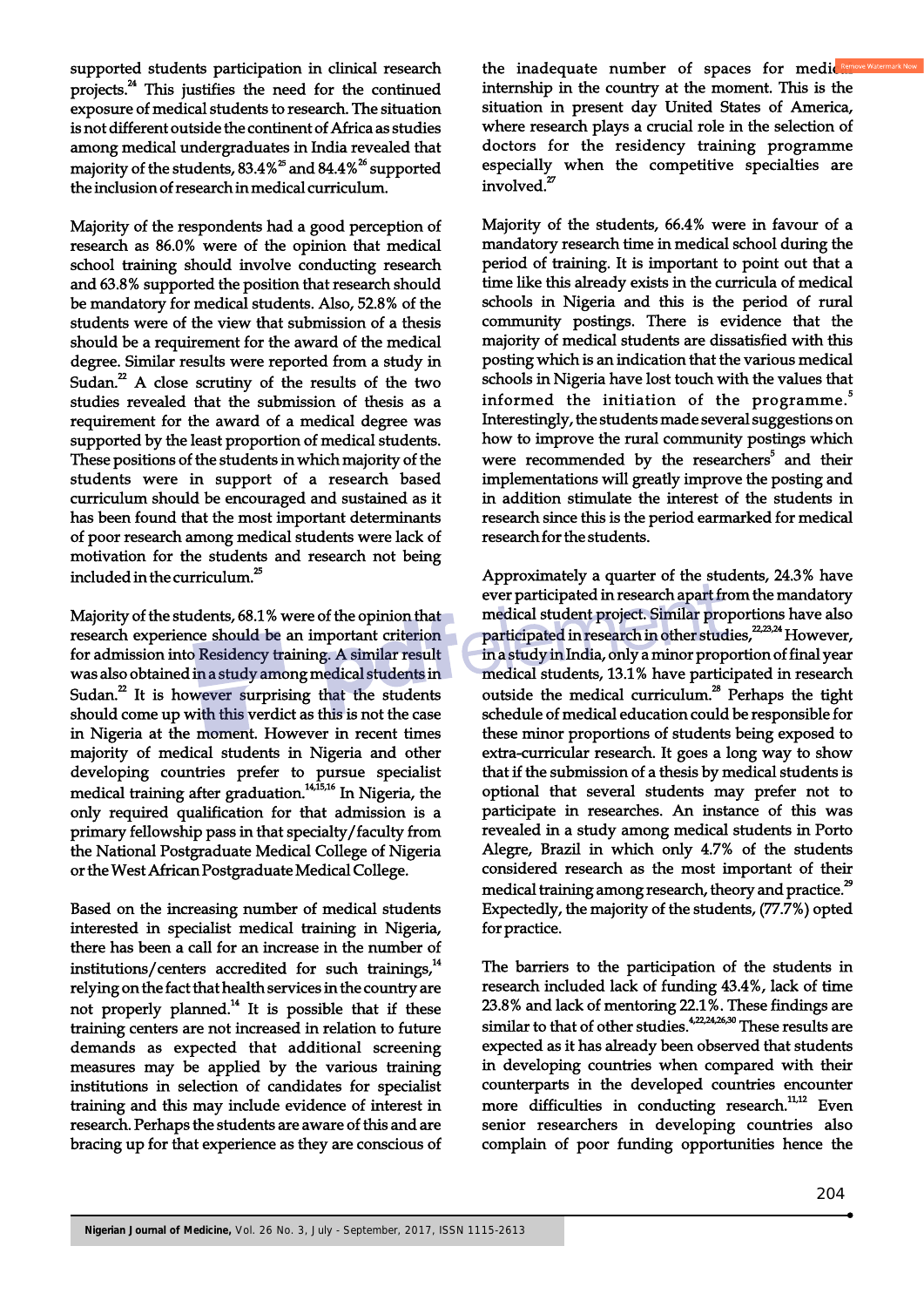position of medical students is understandable. This is unlike the situation in the United States of America where medical schools invest an average of \$111 million dollars on medical research apart from the funds provided by the National Institutes of Health.<sup>31</sup> One hopes that with the passage of time, a number of medical students research projects will be sponsored as a way of stimulating their interests in research. Also, medical students have been known to run a tight academic schedule and it is only a proper planning that could create time for outside the curriculum research endeavours.

The only identified barrier by the students that could be effectively addressed is lack of mentoring. This is because lack of support by university authorities results in poor interest in research among medical students. $^{32}$  It may be this poor mentoring of students that resulted in only a minor proportion of the students, 18.3% acknowledging that they were encouraged to participate in research. It is obvious that if the students are exposed to research at the earliest possible time then even the mandatory student research project will be well appreciated and with better outcomes too.

University lecturers especially those in the Departments of Community Medicine of the various institutions should see this as a challenge and adequately mentor students in research and its activities especially those who have shown such interest. Incidentally, the Association of Public Health Physicians of Nigeria of which all the lecturers in this department belong to have initiated a National Mentoring Programme for junior members of the Association and this should be sustained. Such initiatives in the medical schools will be a big boost to the research interests of medical students. For example from a study in Cape Town, South Africa, the barriers to student participation in research included lack of adequate training, time and research opportunities. $^{23}$ A good mentoring programme will adequately take care of the training and same time provide the students with good research opportunities. This was demonstrated by the results of a study in a Sudanese university in which majority of the students 56.1% were of the opinion that their supervisors provided them with a positive attitude to research.<sup>22</sup> This may have informed the conclusion of a study that with adequate training and proper support for medical students solely in the field of research that many of them will be encouraged to aspire to a research career. $a^2$ All these observations for medical students, stimulate the students to publish research articles before graduation and kindle the interest of a scientific career among the students.<sup>13</sup>

Less than half of the students,  $40.4\%$  intend to pursue career in research. This is encouraging bearing in mind that the only emphasis on research for the students is the mandatory student research project which comes up in the final year of study. Moreover it has also been found that medical graduates worldwide do not embrace careers in research and academia.<sup>13,33</sup> It is expected that this proportion may increase if students are encouraged to participate in research and properly guided also. This point is buttressed by the finding from a study in India where even though submission of research project is part of the fulfillment for the award of a medical degree, only 8.5% of the students preferred research as a career option.<sup>28</sup> This may be an indication of lack of support and poor mentoring of students in the field of research. However from the results of a study in New Zealand, 35% of medical students who participated in the study intend to be involved in research throughout their medical career,<sup>34</sup> while from a study in Pakistan, 58.1% preferred to pursue research as a career.<sup>35</sup>

The results of our study revealed that male medical students were twice more likely to pursue a research career when compared to their female counterparts. In recent times, the number of female medical students in Nigeria has been on the increase however it appears that the future of the profession still lies in the hands of male doctors and as such this finding is expected. Gender differences in approach to research among medical students is however evident in the United States of America, where it was found that among matriculating students and graduating doctors, females were significantly less likely to indicate interest in research.<sup>36</sup> Also, the female students who expressed strong research interest after matriculation had a reduced interest after graduation.<sup>36</sup> The situation is different in Iran as female medical science students had a significantly higher knowledge of research when compared to their male counterparts. $37$  Also, in a study among medical students in Madinah, Saudi Arabia a significantly higher proportion of female students contributed to medical researches than the male students.<sup>38</sup>

The students who have participated in research apart from the official student research projects were also twice more likely to have a research career when compared with those who did not have that experience. A similar result was also obtained in India.<sup>28</sup>This points to the merits of exposing medical students to research during the period of their training. It has also been found that students who gained extracurricular research experience publish more journal articles after graduation than students without that experience.<sup>13</sup> This has led to the conclusion that exposing medical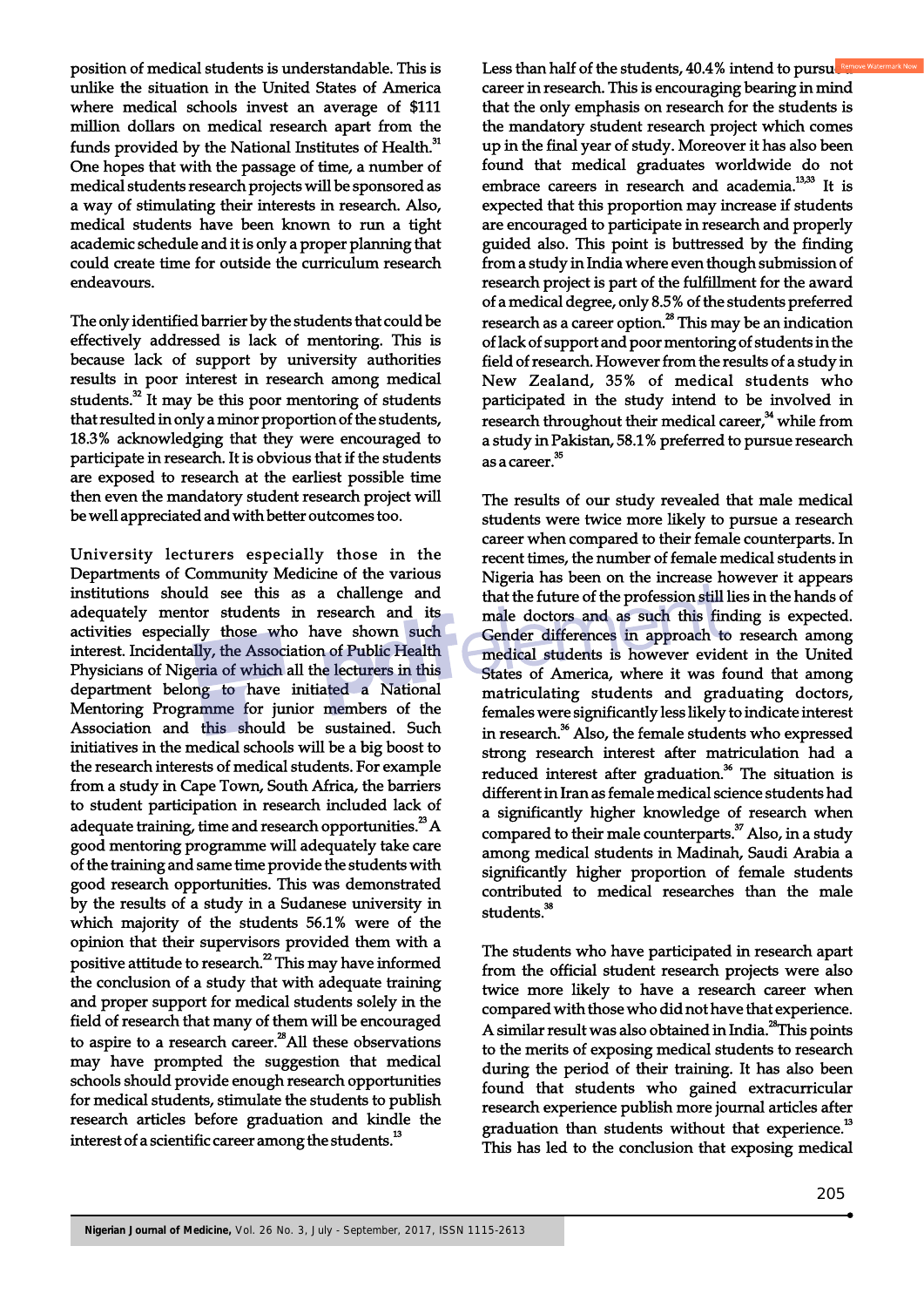students to research at the undergraduate period of training is associated with good research pathway at the postgraduate level and in kindling interest in a career of research.<sup>4,13</sup> Still on the positive side, it has also been found that knowledge and participation in research by physicians enables them to make evidence based decisions in clinical practice,  $17,18,19$  hence the need to stimulate research interest among the students.

Interestingly, students who had some form of career guidance during their stay in medical school were about four times more likely to pursue a research career when compared to those who did not have any form of career guidance. It has already been observed that there is no institutional career guidance in medical schools in Nigeria, $14$  and this has necessitated calls for career guidance for the students.<sup>14,39</sup> This result is an added advantage on the need to institutionalize career guidance in medical schools in Nigeria and in other developing countries.

### **CONCLUSION**

Majority of the students have a good perception of research. However only a minor proportion have participated in research apart from the mandatory student research project. A very minor proportion of the students were also willing to pursue a career in research. There is the need to encourage and motivate the students towards having interest in health research while also addressing the identified barriers. A strong emphasis should be placed on career guidance for medical students in medical schools in Nigeria.

#### **REFERENCES**

- 1. Lavis JN, Oxman AD, Moynihan R, Paulsen EJ. Evidence –informed health policy 1- Synthesis of findings from a multi-method study of organizations that support the use of research evidence. Implement Sci. 2008;3:53-59.
- 2. Khamis N, Ibrahim R, Fetyani DM. Assessment of the research –oriented knowledge, attitude and practice of medical students and interns of the King Abdulaziz University, Jeddah and the adoption of a research –intervention educational program. BMJ.2013;38(4):432-439.
- 3. Mitwalli H, Al Ghamdi K, Moussa N. Perceptions, attitudes, and practices towards research among resident physicians in training in Saudi Arabia. EMHJ. 2014;20:99- 104.
- 4. Alghamdi KM, Moussa NA, Alessa DS, Alothimeen N, Al-Saud AS. Perceptions,

attitudes and practices toward resear among senior medical students. Saudi Pharm J. 2014;22(2):113-117.

- 5. Ossai EN, Azuogu BN, Uwakwe KA, Anyanwagu UC, Iniok NC, Ekeke N. Are medical students satisfied with rural community posting? A survey among final year students in medical schools of south-east Nigeria. Rural and Remote Health. 2016.16:3632.
- 6. Scaria V. Whisking research into medical curriculum: the need to integrate research in undergraduate medical education to meet the future challenges. Calicut Med J. 2004;2(1):e1.
- 7. Zier K, Friedman E, Smith L. Supportive programs increase students' research interest and productivity. J Investig Med. 2006;54:201- 207.
- 8. Lloyd T, Phillips BR, Aber RC. Factors that influence doctors' participation in clinical research. Med Educ. 2004;38:848-851.
- 9. Neilson EG. The role of medical schools admissions committees in the decline of physician-scientists. J ClinInvest. 2003;111:765-7.
- 10. World Health Organization. World Health Report 2006. Working together for health. Geneva. WHO.
- 11. Kumar HHN, Jayaram S, Kumar G. et al Perception, practices towards research and predictors of research career among UG medical students from coastal South India: a cross sectional syudy. Indian Journal of Community Medicine. 2009;34(4):306-309.
- 12. Puertas EB, Arosquipa C, Gutierrez D. Factors that influence a career choice in primary care among medical students from high, middle and low income countries: a systematic review. Revista Panamericana de SaludPublica. 2013;34:351-358.
- 13. Reinders JJ, Kropmans TJ, Cohen-Schotanus J. Extracurricular research ecperience of medical students and their scientific output after graduation. Med Educ. 2005;39(2); 237.
- 14. Ossai EN, Uwakwe KA, Anyanwagu UC, Ibiok NC, Azuogu BN, Ekeke N. Specialty preferences among final year medical students in medical schools of southeast Nigeria: need for career guidance. BMC Medical Education. 2016;16:259.
- 15. Mwachaka PM, Mbugua ET. Specialty preferences among medical students in a Kenyan University. Pan Afr Med J. 2010;5:18.
- 16. Burch VC, McKinley D, van Wyk J, Kiguli-Walube S, Cameron D, Cillers FJ, Longombe AO, et al. Career intentions of medical students trained in six sub-Saharan African